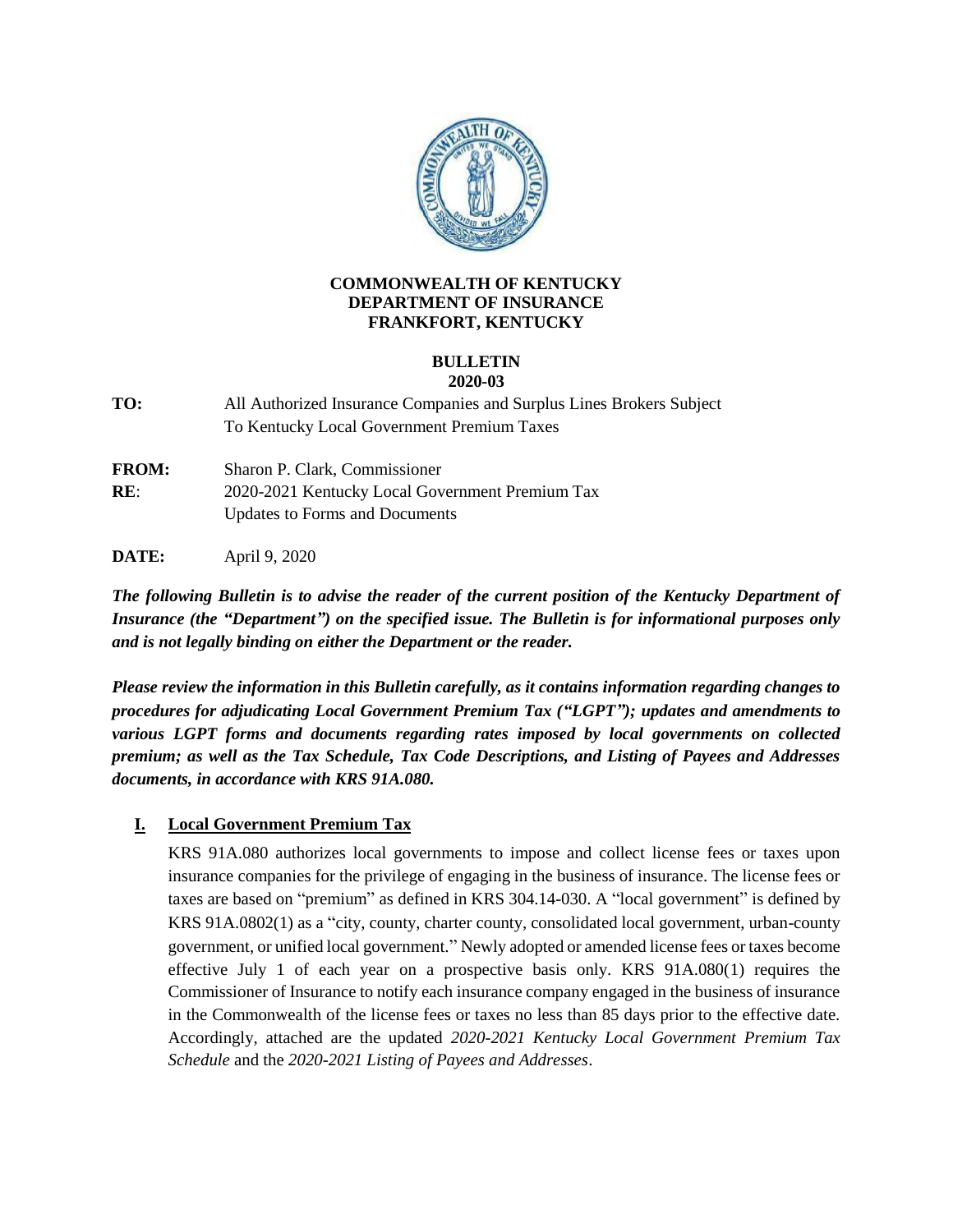Local governments that have adopted or amended their LGPT rates, payees, and addresses since the publication of Revised Bulletin 2019-01 are indicated with an asterisk (\*) on the *2020-2021 Local Government Premium Tax Schedule*. **Please also note changes in** *Tax Codes* **on the** *Local Government Premium Tax Code Descriptions* **document***.*

Surplus lines brokers are subject to the payment of LGPT pursuant to KRS 304.10-180(3). Consequently, surplus lines brokers and insurance companies are obligated to comply with the provisions of KRS 91A.080. Insurance companies and surplus lines brokers must adopt procedures to conform to the 2020-2021 Local Government Premium Tax Schedule by July 1, 2020. The *2020- 2021 Local Government Premium Tax Schedule* applies only to premiums collected July 1, 2020, through June 30, 2021.

## **II. Determination of LGPT Liability**

To assist insurance companies and surplus lines brokers in determining the location of an insurance risk, the Department has published the *LGPT Risk Location Chart*, located on the Department's website at [http://insurance.ky.gov/ppc/Documents/LGPTRiskLocationChart070212.pdf.](http://insurance.ky.gov/ppc/Documents/LGPTRiskLocationChart070212.pdf) Pursuant to KRS 91A.080, taxes are imposed on insurance risks located within the corporate limits of the local government. An insurance risk may not necessarily be located at the mailing address of the insured. It is imperative that the insurance company/surplus lines broker identify the specific county and/or city, as well as physical address/actual risk location, in order to properly assess the LGPT. ZIP codes shall not be used to determine LGPT.

Pursuant to KRS 91A.0806(6), to assist in identifying the location of an insurance risk, an insurance company/surplus lines broker shall use a Verified Risk Location system or program during the calendar year if the total policies issued and renewed by the insurance company/surplus lines broker in Kentucky in the preceding calendar year is more than two thousand (2,000). An insurance company/surplus lines broker may avoid penalties associated with the nonpayment of LGPT, provided the insurance company/surplus lines broker utilizes a Verified Risk Location system and performs due diligence in the location of insurance risks in accordance with KRS 91A.0806(4).

The insurance company/surplus lines broker must use the LGPT rate effective on the first day of the policy term. When an insurance company/surplus lines broker collects a premium as a result of a change in the policy during the policy term, the LGPT rate used shall be the rate in effect on the effective date of the policy change. The LGPT rates are to be charged per policy.

## **III. Disclosure of Local Government Premium Tax**

In accordance with KRS 91A.0810 and 806 KAR 2:092, if the LGPT is included in the premium charged to the policyholder, the insurance company/surplus lines broker shall disclose the amount of the LGPT charged for the term and the name of the taxing jurisdiction to which the LGPT is due. For newly issued policies, the disclosure shall be included on the policy, the declarations page(s), or the initial billing instrument. For renewed or newly endorsed policies, the disclosure shall be included on the renewal certificate or the billing instrument for each period for which premium or additional premium is charged to the policyholder. Insurance companies/surplus lines brokers should refer to 806 KAR 2:092 for a complete list of instructions regarding the contents of the disclosure.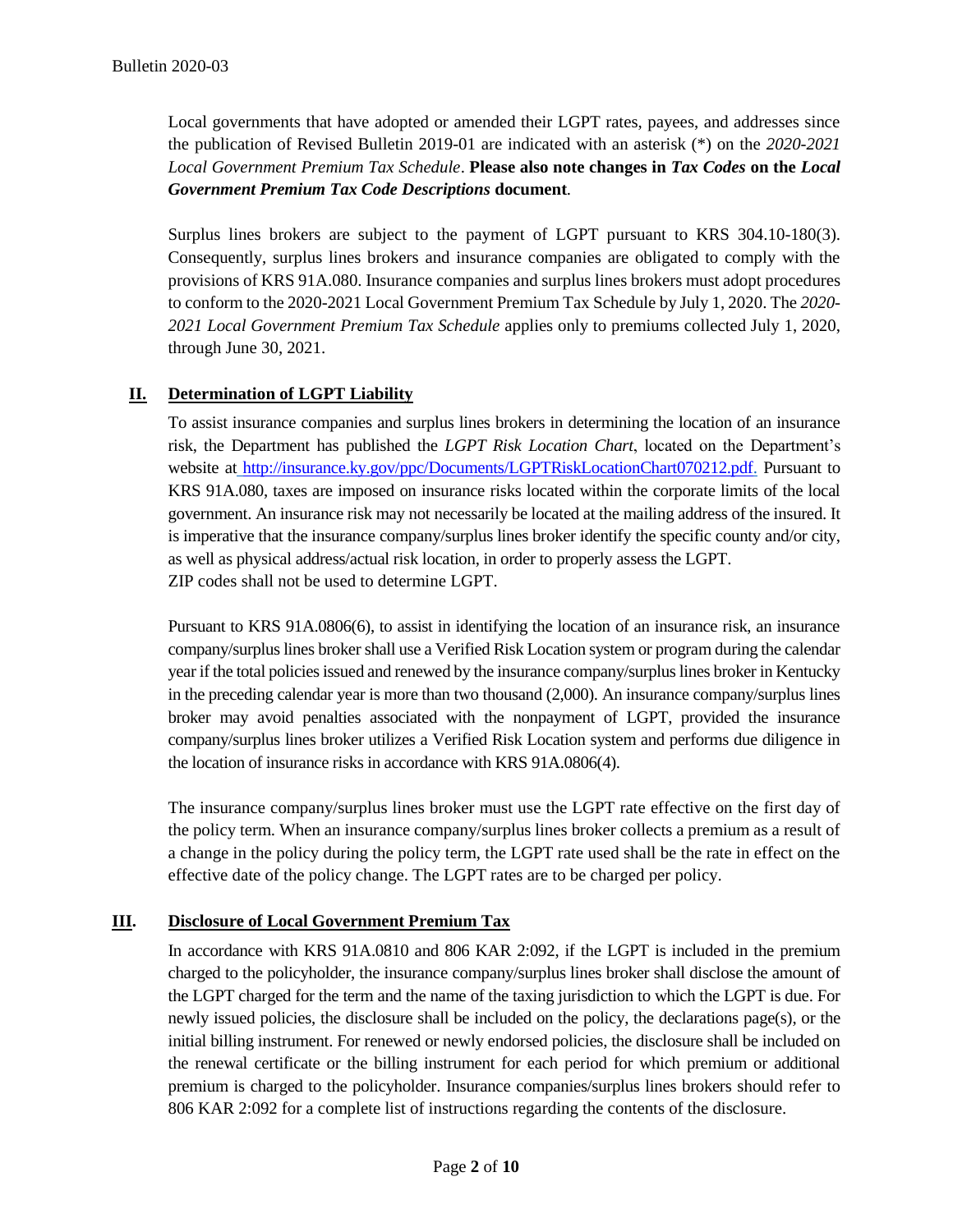### **Other disclosure provisions include:**

- (a) Disclosure of LGPT shall not be required if the insurance company does not charge the LGPT to the policyholder;
- (b) If LGPT is owed to multiple taxing jurisdictions, the disclosure shall list separately each taxing jurisdiction to which LGPT is owed;
- (c) If a credit of a city LGPT is applied to a county LGPT pursuant to KRS 91A.080(12), and the result is that no LGPT is owed to the county, the disclosure is not required to include the county in the itemization of taxing jurisdictions required in 806 KAR 2:092 Section 3; and
- (d) If a collection fee is included in the amount charged to the policyholder, the disclosure shall state that the amount includes the LGPT and a collection fee.

### **IV. Special Instructions Related to Surplus Lines Business**

Pursuant to KRS 304.10-180(3), each surplus lines broker is required to pay the LGPT in accordance with KRS 91A.080.

As outlined in Section XV of this Bulletin, separate quarterly tax returns shall be submitted to the applicable local government by the surplus lines broker using Form *LGT-141*. Each return submitted to the local government shall include a listing of the insurance companies that supplied the coverage for which the premiums and LGPT are being reported. This information shall be listed in the designated section of Form *LGT-141*. Please note that surplus lines brokers are not required to submit a separate Form *LGT-141* to each local government for every insurance company through which insurance business was exported. However, it is important to note that the Department requires a breakdown of premium and LGPT by company and municipality when reporting the annual reconciliation.

In accordance with Section XVII of this Bulletin, annual reconciliation reports shall be filed with the Department, as well as with the applicable local government, by the surplus lines broker. Each return/Form *LGT-141* submitted to local governments shall include a listing of the insurance companies that supplied the coverage for which the premiums and LGPT are being reported. This information shall be listed in *SECTION III* of Form *LGT-140*. Please note that surplus lines brokers are not required to submit a separate Form *LGT-140* to each local government for every insurance company through which insurance business was exported.

## **V. Exemptions to LGPT Liability** (*see* KRS 91A.080(10) through (14))

### **No license fee or LGPT shall apply to premiums collected on the following:**

- Policies of group health insurance provided for state employees under KRS 18A.225;
- Health insurance policies issued to individuals;
- Workers' compensation insurance;
- Annuities;
- Federal flood insurance;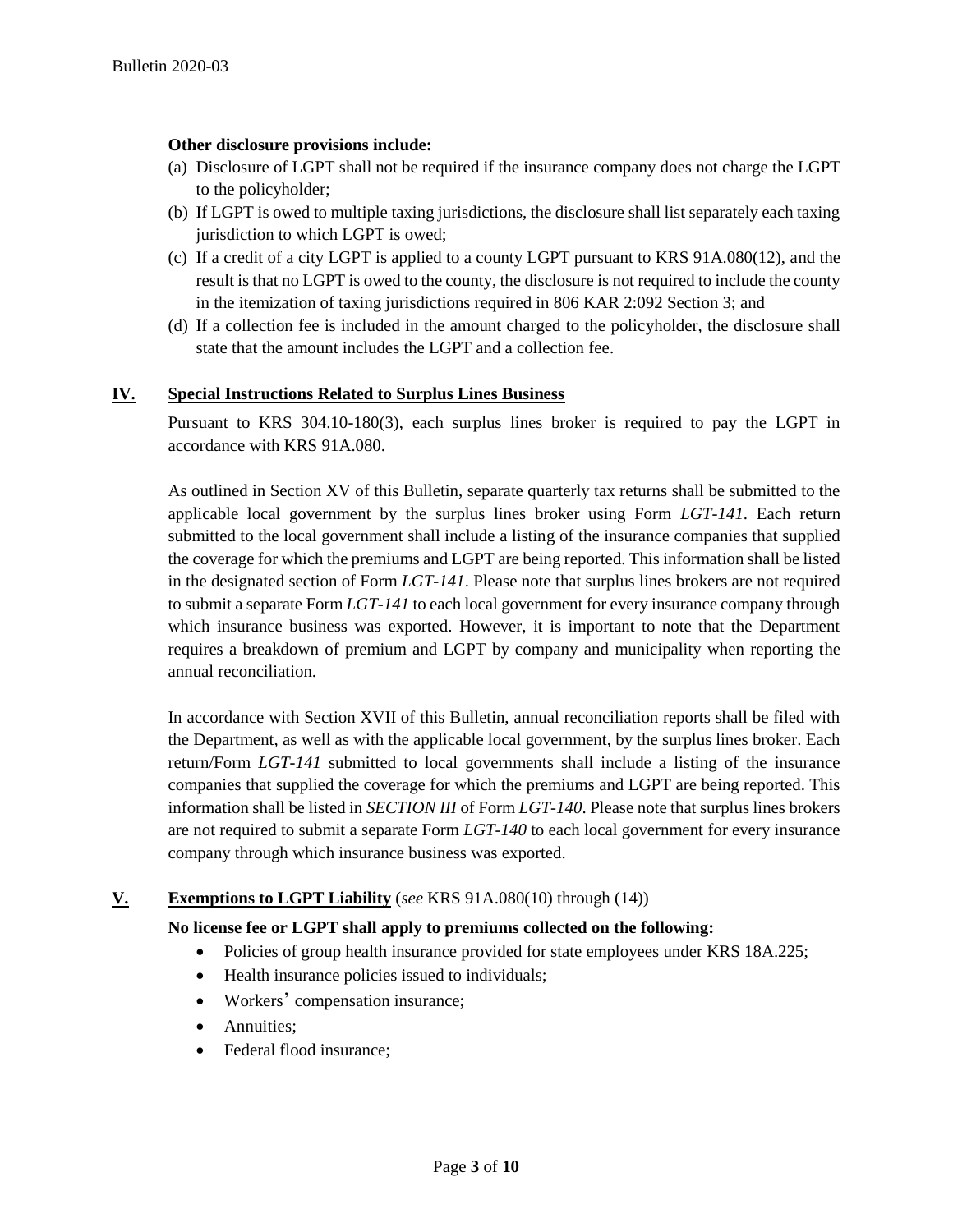- Municipal bonds, leases or other debt instruments issued by or on behalf of the local government unless the bonds, leases, or other debt instruments are issued for profit or on behalf of for-profit or private organizations;
- Policies for high deductible health plans as defined in 26 U.S.C. sec. 223(c)(2), commonly referred to as health savings accounts;
- Policies of insurance or reinsurance by the Federal Crop Insurance Corporation as defined in 7 C.F.R. sec. 400.352(b)(2);
- Policies insuring or naming the state or one of its agencies or political subdivisions as an insured and surety bonds where the state or one of its agencies or political subdivisions is the obligee. For the purposes of LGPT payments, public school districts are considered agencies of the state, and policies insuring public school districts, as well as bonds with public school districts named as the obligee are exempt from LGPT;
- Premiums paid to an insurance company or surplus lines broker by nonprofit, self-insurance groups whose membership consists of cities, counties, charter county governments, urban county governments, consolidated local governments, unified local governments, school districts, or any other political subdivisions of the Commonwealth; or
- Policies issued to public service companies that pay ad valorem taxes.

# **No license fee or LGPT shall apply to policies issued by:**

- Entities issued a certificate of authority to do business in Kentucky only as a health maintenance organization (HMO) pursuant to KRS 304.38-060;
- Entities issued a certificate of authority to do business in Kentucky as a captive insurer pursuant to KRS 304.49-010;
- Domestic life insurance companies electing to be taxed under the provisions of KRS 136.320 — Capital and Surplus Tax; or
- Fraternal benefit societies pursuant to KRS 304.29-241.

Additional exemptions may apply pursuant to the ordinance enacted by the local government. Where applicable, please refer to the *Tax Code* for each local government identified on the attached *2020-2021 Local Government Premium Tax Schedule*, and as denoted in the *2020-2021 Tax Code Descriptions* document, for additional information.

Unless otherwise excluded by local government ordinance, a city is not exempt from the payment of county LGPT.

# **VI. Indivisible Premium**

KRS 91A.080(8) requires a breakdown of all collections by category of insurance listed in the statute. Therefore, the appropriate premium must be allocated to the various lines of business before the applicable LGPT is calculated. For indivisible premiums, a weight of two-thirds of the premium must be given to the fire provision and one-third of the premium to the property and casualty provisions before determining the LGPT.

## **VII. LGPT on Life Insurance**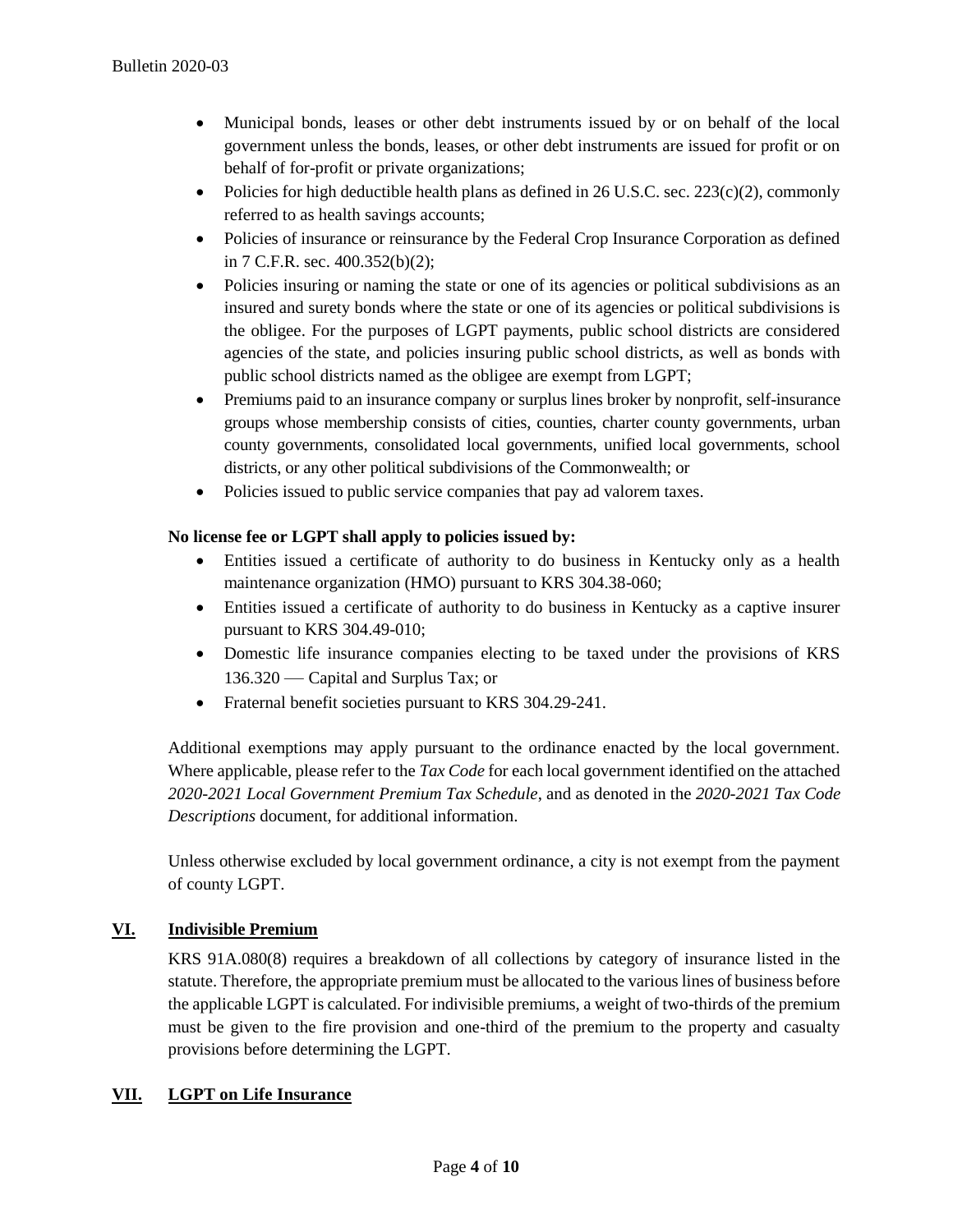The LGPT on life insurance shall be based on the first year's premiums and applied to the amount actually collected within the first year.

### **VIII. Minimum Tax**

In some instances, a local government will enact an LGPT percentage, as well as a minimum tax amount. In these instances, the policyholder may have to pay either the LGPT amount calculated on the percentage rate, or the minimum tax amount established by the taxing jurisdiction on applicable lines of business; whichever is greater. The minimum tax is based upon the policy term and applicable only to new and renewal business on lines of business on which LGPT is imposed, unless otherwise stipulated in the local government's ordinance denoted in the *2020-2021 Tax Code Descriptions* document. Minimum tax is collected per policy and paid to the applicable taxing jurisdiction on a quarterly basis using Form *LGT-141*.

## **IX. Flat Fees**

Flat fees shall be paid quarterly using Form *LGT-141* per insurance company and are not chargeable to the policyholder.

# **X. Collection Fees**

Pursuant to KRS 91A.080(4) and 806 KAR 2:150, a reasonable collection fee may be charged and retained by the insurance company or its agent. The collection fee shall not be more than fifteen percent (15%) of the LGPT collected and remitted to the local government, or two percent (2%) of the taxable premium, whichever is less. This fee is in addition to the LGPT payable.

If a refund or credit of a LGPT is received by an insurance company/surplus lines broker that passed the LGPT on to the policyholder, and the amount refunded or credited is not owed to another local government, the insurance company/surplus lines broker is required to pay to the policyholder the full amount of the refund or credit, including any collection fee that had been retained. In accordance with 806 KAR 2:150, Section 2(5), a collection fee refunded shall be returned to the policyholder on a pro rata basis in the same manner that the refund of the LGPT is made.

## **XI. Appeals for LGPT Refunds, Credits, or Assessments**

KRS 91A.0804 provides a sole and exclusive method for the filing of amended returns and requests or assessments by an insurance company/surplus lines broker, local government, or policyholder for nonpayment, underpayment, or overpayment of any license fee or LGPT imposed pursuant to KRS 91A.080. The procedures outlined in KRS 91A.0804, which were amended effective July 15, 2018, must be followed to properly request a refund or assessment related to nonpayment, underpayment or overpayment of LGPT.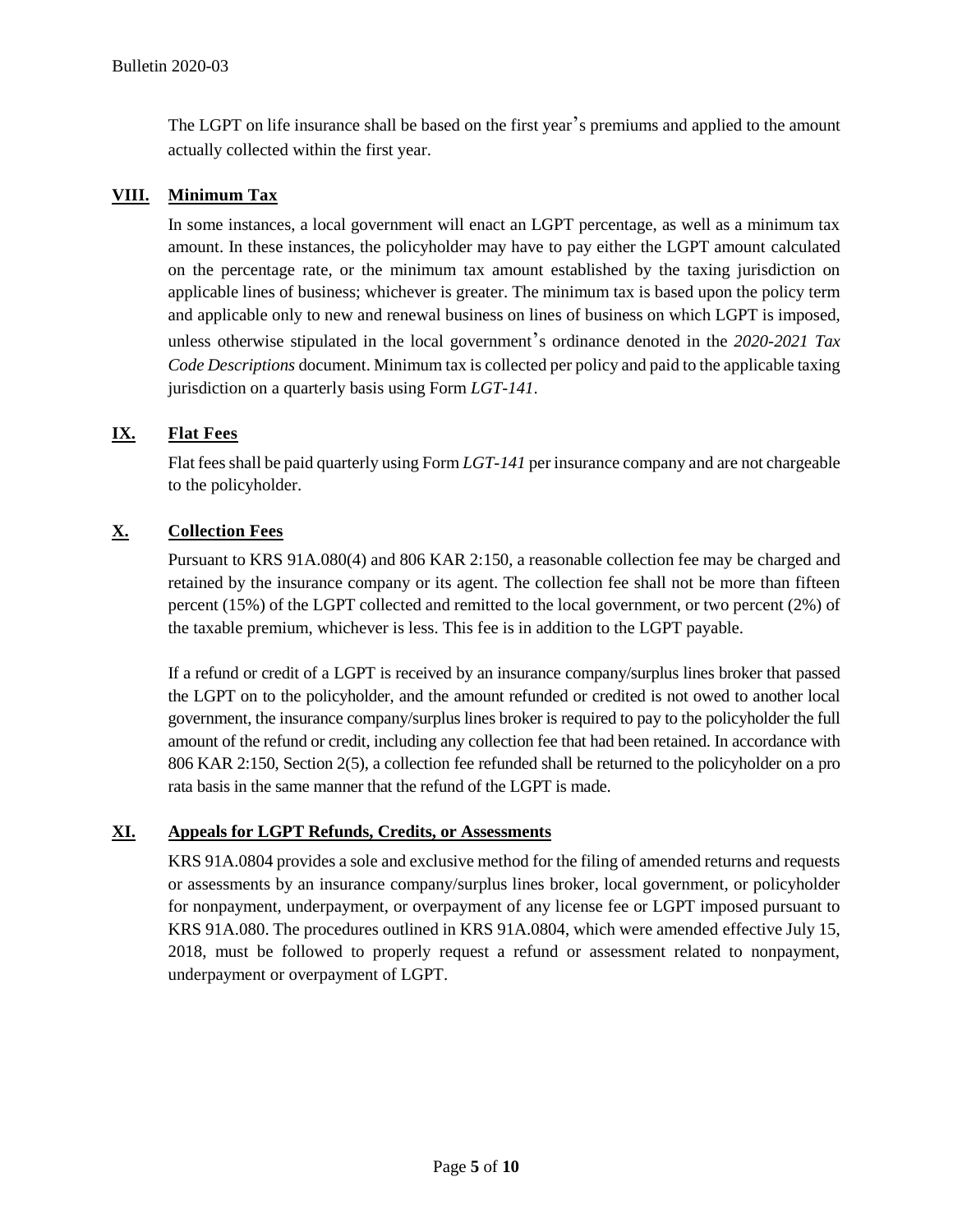All amended returns, requests for refunds or credits, and assessments shall be made within two years of the due date of the annual reconciliation (March 31) for the tax period during which the error was made. However, in the case of fraudulent failure to file a return or the filing of a fraudulent return, the underpayment may be assessed at any time.

Please note: If a quarterly report/return is amended for a previous tax year, the annual reconciliation must also be amended.

# **XII. Unearned Premiums**

In accordance with KRS 91A.080(3), when premiums are returned to policyholders, as in the instance of a policy cancellation, the license fee or LGPT shall be returned by the insurance company/surplus lines broker to the policyholder pro rata on the unexpired amount of the premium. The license fee or LGPT shall be returned at the same LGPT rate at which it was collected and shall be taken as a credit by the insurance company/surplus lines broker on its next quarterly report to the local government. Returned premiums shall be reported on the annual reconciliation Form *LGT-140*. If the LGPT rate of the returned premium is different from the LGPT rate of the quarter in which it was returned, the returned premiums and the rate at which they were returned must be listed as separate line items on the amended Form *LGT-140.*

## **XIII. Credit for City LGPT Against County LGPT**

## *Tax Code "A"*

KRS 91A.080(12) and 806 KAR 2:095 requires insurance companies to credit city license fees or LGPT against the county license fees or LGPT imposed for the same license fees or LGPT imposed by the county. This credit only applies if the county ordinance was enacted on or after July 13, 1990. A credit of the city license fees or LGPT against the county license fees or LGPT must be taken if all of the following are true:

- The risk is located within the city limits;
- The county in which the city is located also imposes an LGPT;
- The county issued its Ordinance on or after July 13, 1990; and
- The county license fee or LGPT for the applicable line of business (life, health, casualty, etc.) is higher than the city license fee or LGPT.

If a credit is required, the insurance company must pay the license fee or LGPT due to the city and pay the balance due to the county.

**For quarterly reporting purposes, city LGPT credits against county LGPT should be submitted to the county using Form** *LGT-142***, along with Form** *LGT-141* **to both the county and the city.**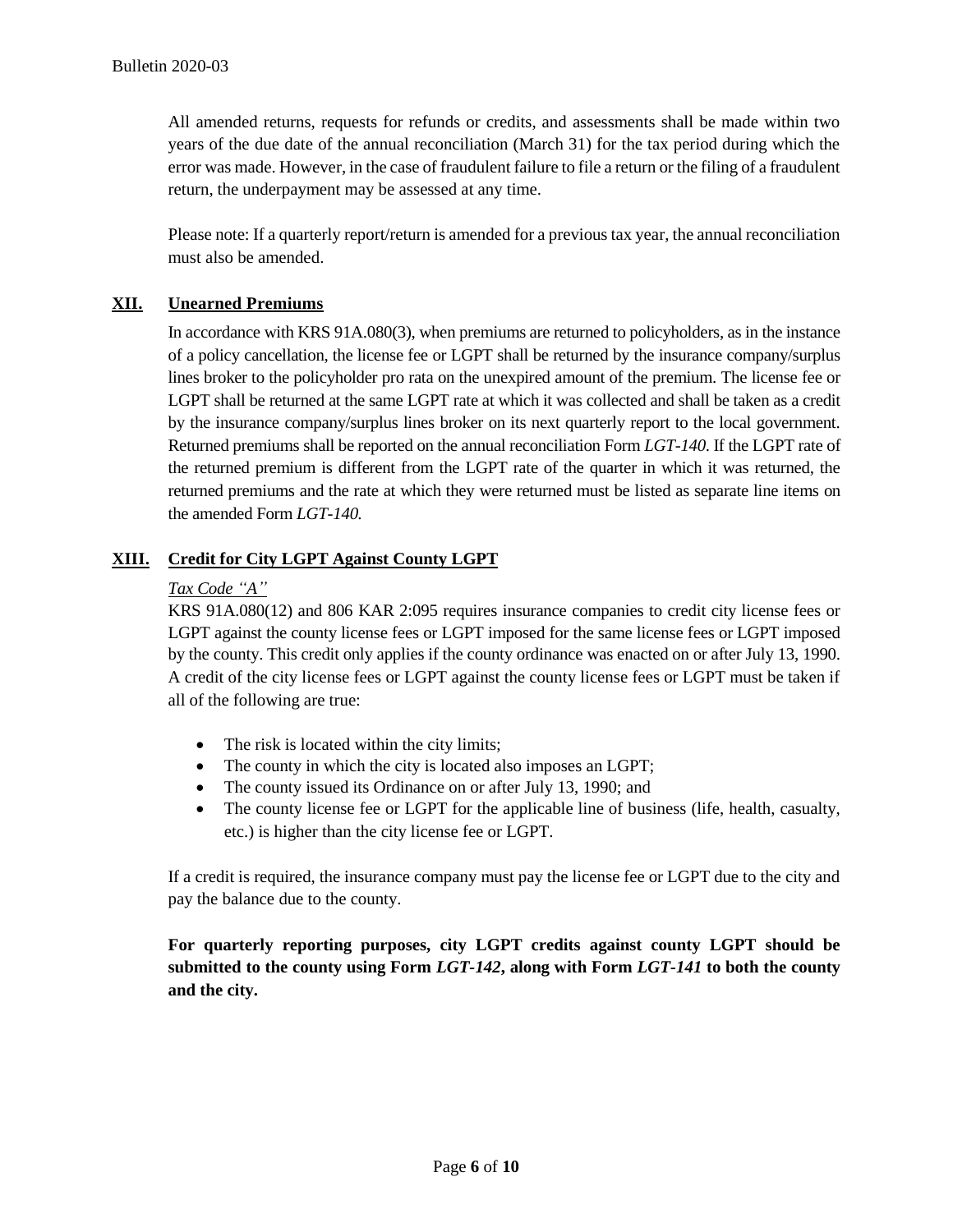For July 1, 2020, through June 30, 2021, *Tax Code A* applies to these cities/counties:

| <b>Hopkins County</b><br>City of Dawson Springs (Life Only)<br>City of Saint Charles (Life Only)<br>City of White Plains (Life Only)                                                                                                          | <b>Meade County</b><br>City of Ekron (Except Health & Life)   |
|-----------------------------------------------------------------------------------------------------------------------------------------------------------------------------------------------------------------------------------------------|---------------------------------------------------------------|
| Pulaski County<br>City of Science Hill (Except Health)                                                                                                                                                                                        | Menifee County<br>City of Frenchburg (Except Health & Life)   |
| <b>Trimble County</b><br>City of Milton (Except Health)                                                                                                                                                                                       | <b>Henderson County</b><br>City of Robards                    |
| <b>Floyd County</b><br>City of Wheelwright (Health Only)<br>City of Prestonsburg (Life Only)                                                                                                                                                  | <b>Knott County</b><br>City of Hindman (Except Health & Life) |
| <b>Bullitt County</b><br>City of Fox Chase<br><b>City of Hebron Estates</b><br>City of Hillview<br>City of Hunters Hollow<br>City of Lebanon Junction<br>City of Mount Washington<br><b>City of Pioneer Village</b><br>City of Shepherdsville |                                                               |

# **XIV. "Grandfathered" County Taxes**

## *Tax Code "B"*

Counties in which LGPT was levied prior to July 13, 1990 are considered to have a "grandfathered" status. In these areas, LGPT applies to both the incorporated (city) and unincorporated (county) areas.

If the insured risk is located within the incorporated city boundary, both the city and the county are owed their respective LGPT amounts, and no credit may be taken. If the risk is located only in the county, then only county LGPT is owed to the county and no credit is applicable.

## **LGPT collected within these cities must also be reported quarterly, and separate LGPT returns must be submitted to the respective counties using form LGT-141**.

For July 1, 2020 through June 30, 20201 *Tax Code B* applies to these cities/counties:

| <b>Anderson County</b> | <b>Fulton County</b>     | <b>Washington County</b> |
|------------------------|--------------------------|--------------------------|
| • City of Lawrenceburg | • City of Hickman        | City of Springfield      |
|                        | $\bullet$ City of Fulton |                          |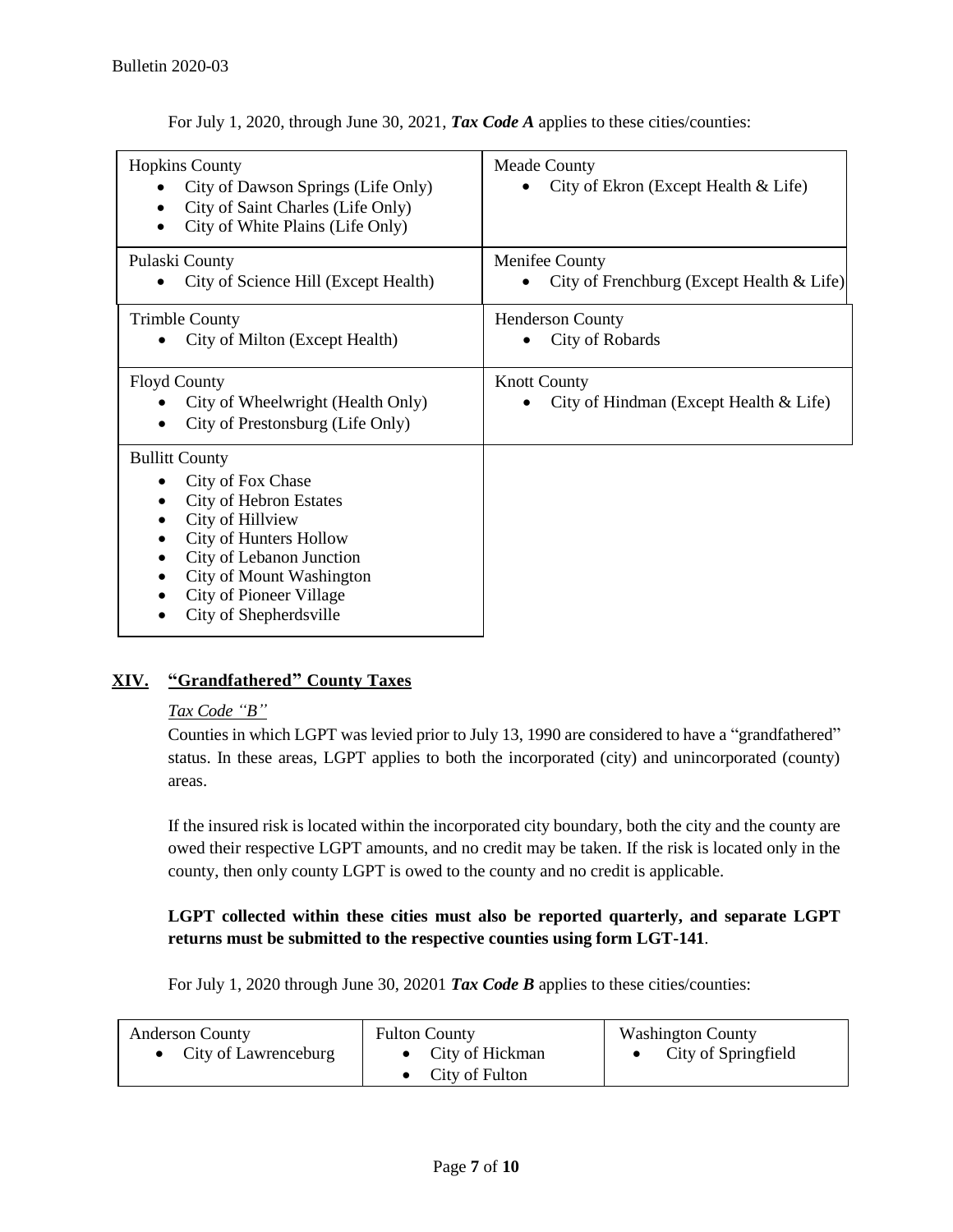## **XV. Quarterly Payment of LGPT**

In accordance with KRS 91A.080(2) and 806 KAR 2:095, license fees or LGPT are due to the applicable local government thirty (30) days after the end of each calendar quarter. Each insurance company/surplus lines broker shall file separately using Form *LGT-141* or a substantially similar form. Please do not send copies of Form *LGT-141* to the Department, as they are not required to be filed with the Department. However, pursuant to 806 KAR 2:070 and KRS 304.10-160, these Forms must be retained for a minimum period of five years. For more specific information regarding the filing of quarterly tax returns, please refer to the instructions for filing on Form *LGT-141*.

## **Quarterly filings should be submitted to the taxing jurisdiction on Form** *LGT-141* **or a substantially similar form.**

### **XVI. Penalties**

Pursuant to KRS 91A.080(9), any license fee or LGPT not paid on or before the due date shall bear interest from the date due until paid. The Department of Revenue has set the interest rate on unpaid or underpaid LGPT for 2020 at seven percent (7%). Any interest due is payable to the applicable local government. In addition, the local government may assess a ten percent (10%) penalty on a license fee or LGPT not paid within thirty (30) days after the due date.

If, after an audit requested by a local government, the Department finds that an insurance company/surplus lines broker has willfully engaged in a pattern of business conduct that fails to properly collect and remit the fee or LGPT imposed by a local government pursuant to the authority granted by KRS 91A.080(7), the Department may assess the responsible insurance company/surplus lines broker a penalty fee.

The penalty fee may be no greater than ten percent (10%) of the additional license fees or LGPT determined to be owed to the local government.

The penalty fee shall be paid to the local government owed the license fee or LGPT, less any administrative costs of the Department in enforcing KRS 91A.080(7). Any insurance company/surplus lines broker held responsible for a penalty fee may request a hearing with the Department. The hearing will be conducted pursuant to KRS 304.2-310 through 304.2-370, regarding the finding of a willful violation and the subsequent penalty fee.

In accordance with KRS 91A.0806(5), upon the presentation of proof that an insurance company has complied with the provisions of KRS 91A.0806(4) by performing due diligence in the location of risks and employing a verified risk location system or an alternative risk location method authorized by KRS 91A.0806(3), the insurance company:

(a) Shall not be subject to penalties for failure to comply with KRS 91A.080 that may otherwise be imposed pursuant to KRS Chapter 304 or KRS 91A.080(7) for failure of a risk location system or program to properly locate risks;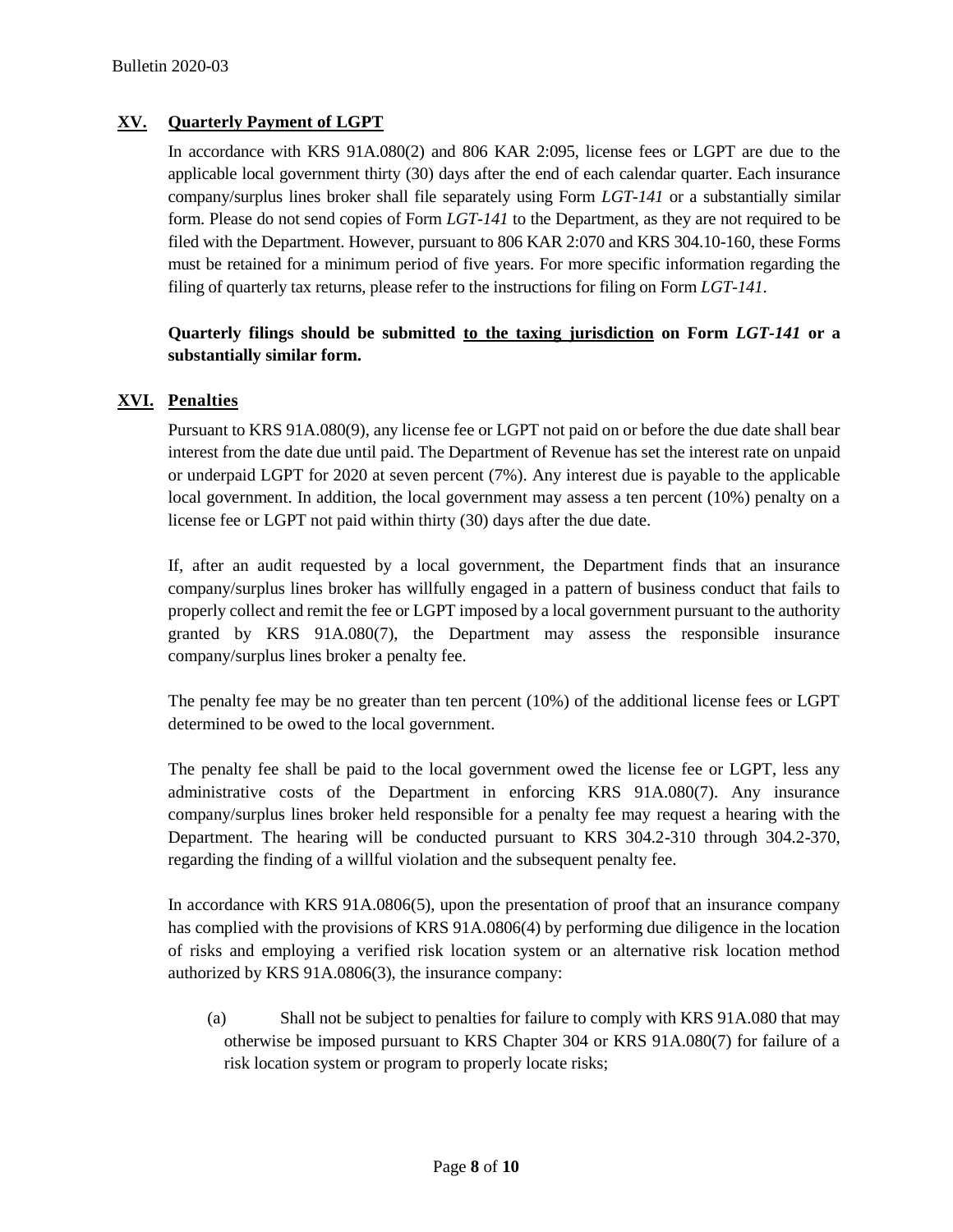- (b) Shall be held harmless from any liability including, but not limited to, liability for penalties, except for the LGPT that is due and interest on the LGPT that an insurance company has failed to timely remit, that would otherwise be due solely as a result of a failure to properly collect and remit the LGPT or fee levied pursuant to KRS 91A.080 because of failure of a risk location system or program to properly locate risks; and
- (c) Shall not be subject to penalties under KRS 91A.0804(3)(c).

## **XVII. Annual Reconciliation**

In accordance with KRS 91A.080(8) and 806 KAR 2:095, each insurance company/surplus lines broker shall, on or before March 31 of each year, file the Local Government Premium Tax Annual Reconciliation Report to the applicable local government. Form *LGT-140* must be submitted by paper copy to the local government.

If an insurance company/surplus lines broker has not collected premiums for which LGPT applies, the insurance company/surplus lines broker shall electronically file an annual reconciliation with the Department indicating the reason that no LGPT was due.

A filing fee of \$5.00 per insurance company/surplus lines broker shall be submitted with the annual reconciliation filing in a format compatible with the electronic filing option chosen. The failure to file the annual reconciliation or to remit the \$5.00 filing fee constitutes a violation of 806 KAR 2:095 and could result in administrative action.

### **A. Mandatory Electronic Annual Reconciliation Filing Requirements**

The Local Government Premium Tax Annual Reconciliation report shall be submitted to the Department in an **electronic** format**. The Department no longer accepts paper copy annual reconciliation reports**. **Electronic filing for both the on line LGT-140 form and FTP are now filed through the eServices Portal.**

### **B. Electronic Filing LGT-140 Form and FTP eServices Portal**

## **1. Surplus lines brokers**

Access to electronically submit the annual reconciliation pursuant to KRS 91A.080 is automatically included with existing eServices accounts for surplus lines users with "Individual Access" account types. If a new Kentucky Online Gateway (KOG) account is required, you may create one at the following link: <https://insurance.ky.gov/doieservices/UserRole.aspx>

## **2. Insurance Companies**

Insurance companies will need to establish an eServices account for the company by choosing the "Insurer: Annual Reconciliation" account type, in eServices. If a new Kentucky Online Gateway (KOG) account is required, you may create one at the following link[: https://insurance.ky.gov/doieservices/UserRole.aspx](https://insurance.ky.gov/doieservices/UserRole.aspx)